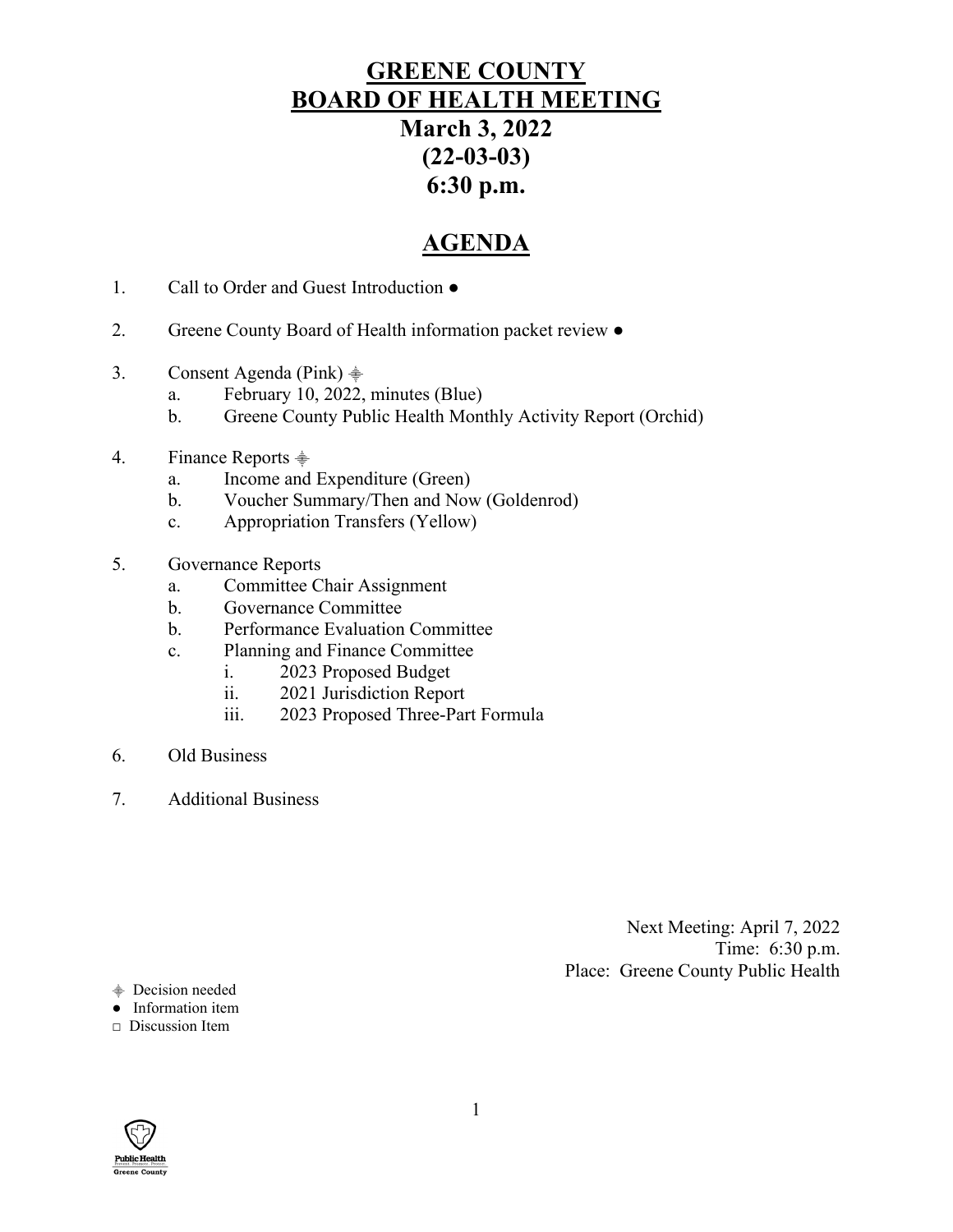



# **GREENE COUNTY PUBLIC HEALTH MONTHLY ACTIVITY REPORT February 25, 2022**

# 1. **Foundational Capabilities**

- a. Accreditation
	- i. The Public Health Accreditation Board (PHAB) will release the Version 2022 standards and measures in March.

# 2. **Communicable Disease**

| Counts<br>a.                                       |                  |                  |
|----------------------------------------------------|------------------|------------------|
| <b>Reportable Conditions</b>                       | Jan              | <b>YTD</b>       |
| Botulism - infant                                  | $\theta$         | $\theta$         |
| <b>Brucellosis</b>                                 | $\overline{0}$   | $\overline{0}$   |
| C. auris                                           | $\overline{0}$   | $\boldsymbol{0}$ |
| Campylobacteriosis                                 | $\overline{3}$   | $\overline{3}$   |
| Carbapenemase Producing Carbapenem-Resistant       | $\theta$         | $\theta$         |
| Enterobacteriaceae (CP-CRE)                        |                  |                  |
| Carbapenemase Producing Carbapenem-Resistant       | $\theta$         | $\theta$         |
| Enterobacteriaceae (CP-CRE) - Investigation        |                  |                  |
| Chlamydia infection                                | 52               | 52               |
| Coccidioidomycosis                                 | $\theta$         | $\theta$         |
| COVID-19 (call health department immediately)      | 9492             | 9492             |
| Creutzfeldt-Jakob Disease                          | $\boldsymbol{0}$ | $\boldsymbol{0}$ |
| Cryptosporidiosis                                  | $\overline{0}$   | $\theta$         |
| Cyclosporiasis                                     | $\overline{0}$   | $\overline{0}$   |
| E. coli, Shiga Toxin-Producing (O157:H7, Not O157, | $\theta$         | 0                |
| Unknown Serotype)                                  |                  |                  |
| Giardiasis                                         | $\theta$         | $\Omega$         |
| Gonococcal infection                               | 13               | 13               |
| Haemophilus influenzae (invasive disease)          |                  | $\mathbf{1}$     |
| Hemolytic uremic syndrome (HUS)                    | $\boldsymbol{0}$ | $\boldsymbol{0}$ |
| Hepatitis A                                        | 1                | $\mathbf{1}$     |
| Hepatitis B - Perinatal Infection                  | $\overline{0}$   | $\boldsymbol{0}$ |
| Hepatitis B (including delta) - acute              | $\boldsymbol{0}$ | $\boldsymbol{0}$ |
| Hepatitis B (including delta) - chronic            | 5                | $\overline{5}$   |
| Hepatitis C - acute                                | $\theta$         | $\theta$         |
| Hepatitis C - chronic                              | 18               | 18               |
| Hepatitis C - Perinatal Infection                  | $\overline{0}$   | $\boldsymbol{0}$ |
| Hepatitis E                                        | $\theta$         | $\boldsymbol{0}$ |
| Immigrant Investigation                            | $\overline{0}$   | $\overline{0}$   |
| Influenza - ODH Lab Results                        | $\overline{0}$   | $\boldsymbol{0}$ |
| Influenza-associated hospitalization               | 6                | 6                |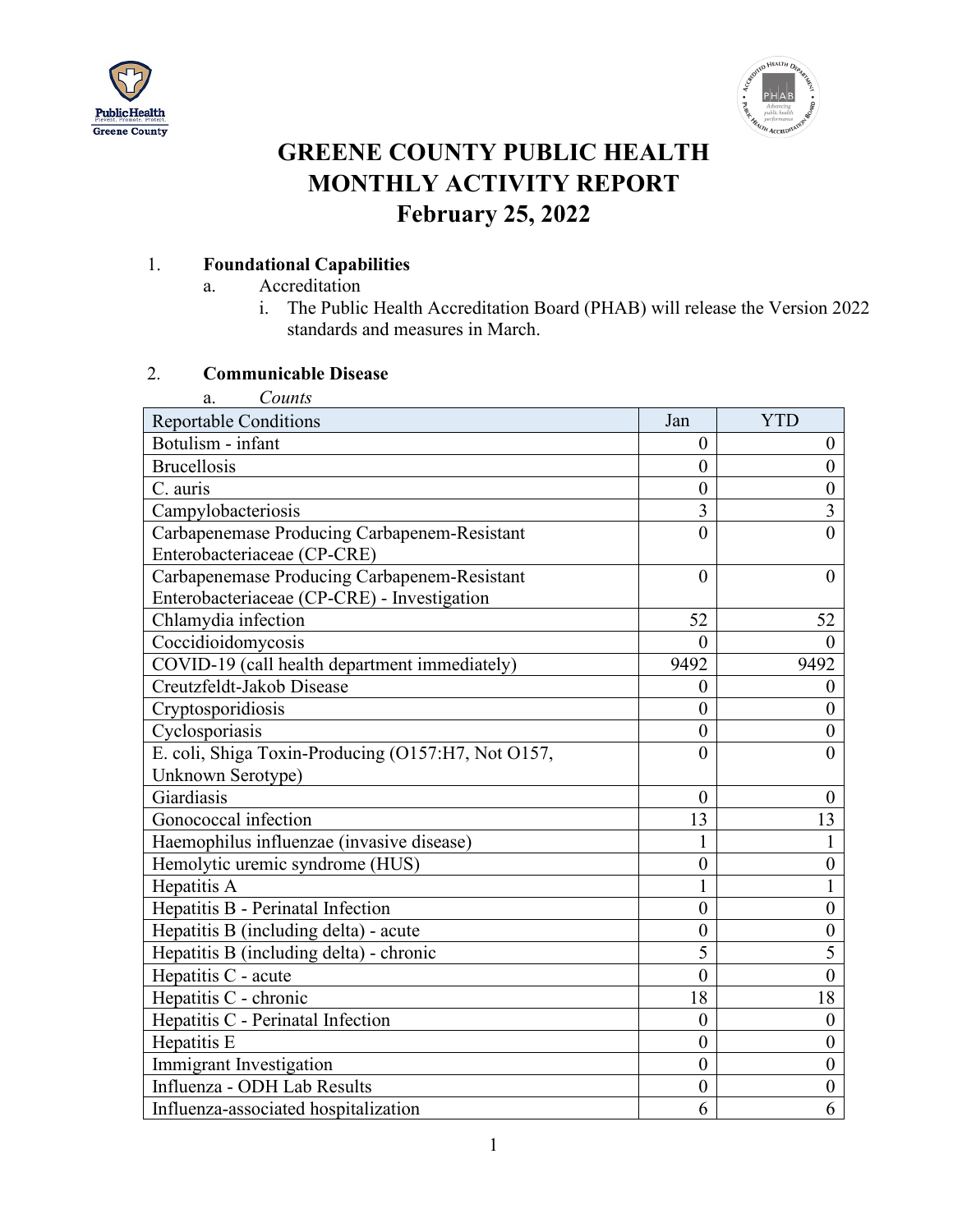



| <b>Reportable Conditions</b>                                  | Jan            | <b>YTD</b>       |
|---------------------------------------------------------------|----------------|------------------|
| Legionellosis                                                 | $\theta$       | $\theta$         |
| Listeriosis                                                   | $\theta$       | $\overline{0}$   |
| Lyme Disease                                                  | $\overline{0}$ | $\overline{0}$   |
| Meningitis - aseptic/viral                                    | $\theta$       | $\overline{0}$   |
| Meningitis - bacterial (Not N. meningitidis)                  | $\overline{0}$ | $\theta$         |
| Multisystem Inflammatory Syndrome in Children (MIS-C)         | $\Omega$       | $\theta$         |
| associated with COVID-19 (call health department              |                |                  |
| immediately)                                                  |                |                  |
| <b>Mumps</b>                                                  | $\theta$       | $\theta$         |
| Pertussis                                                     | $\theta$       | $\overline{0}$   |
| Salmonella Paratyphi Infection                                | $\overline{0}$ | $\theta$         |
| Salmonellosis                                                 | $\overline{0}$ | $\overline{0}$   |
| Shigellosis                                                   | $\theta$       | $\theta$         |
| Spotted Fever Rickettsiosis, including Rocky Mountain spotted | $\theta$       | $\theta$         |
| fever (RMSF)                                                  |                |                  |
| Staphylococcal aureus - intermediate resistance to vancomycin | $\Omega$       | $\Omega$         |
| (VISA)                                                        |                |                  |
| Streptococcal - Group A -invasive                             | 3              | 3                |
| Streptococcal - Group B - in newborn                          | $\theta$       | $\boldsymbol{0}$ |
| Streptococcus pneumoniae - invasive antibiotic resistance     | $\overline{2}$ | $\overline{2}$   |
| unknown or non-resistant                                      |                |                  |
| Streptococcus pneumoniae - invasive antibiotic                | $\theta$       | $\Omega$         |
| resistant/intermediate                                        |                |                  |
| Syphilis - unknown duration or late                           |                |                  |
| Tuberculosis                                                  | $\theta$       | 0                |
| Varicella                                                     |                |                  |
| Vibriosis (not cholera)                                       | $\overline{0}$ | $\overline{0}$   |
| Yersiniosis                                                   | $\overline{0}$ | $\theta$         |

b. *COVID-19 Response*

- i. 02/07, 02/14, 02/28/2022 /civud-19 Vaccination Planning Team meetings (S. Adams, J. Barga, M. Howell, L. Fox, D. Owsley, N. Stuby, S. Webb, S. Wynn) ii. 02/08, 02/22//2022 Ohio Department of Health Public Information Officer (PIO)
	- calls (L. Fox)
- iii. 02/10/2022 Ohio Department of Health (ODH) Director Bruce Vanderhoff , MD virtual press conference (L. Fox. S. Wynn)
- iv. The COVID-19 Response Monthly Situation Update was released on 02/18/2022 (S. Wynn)

v. Interviews

1. Three in-person interviews regarding testing and school masking

- vi. Press Releases
	- 1. Antioch COVID Clinic, Yellow Springs
	- 2. February Greene County Public Health COVID Clinics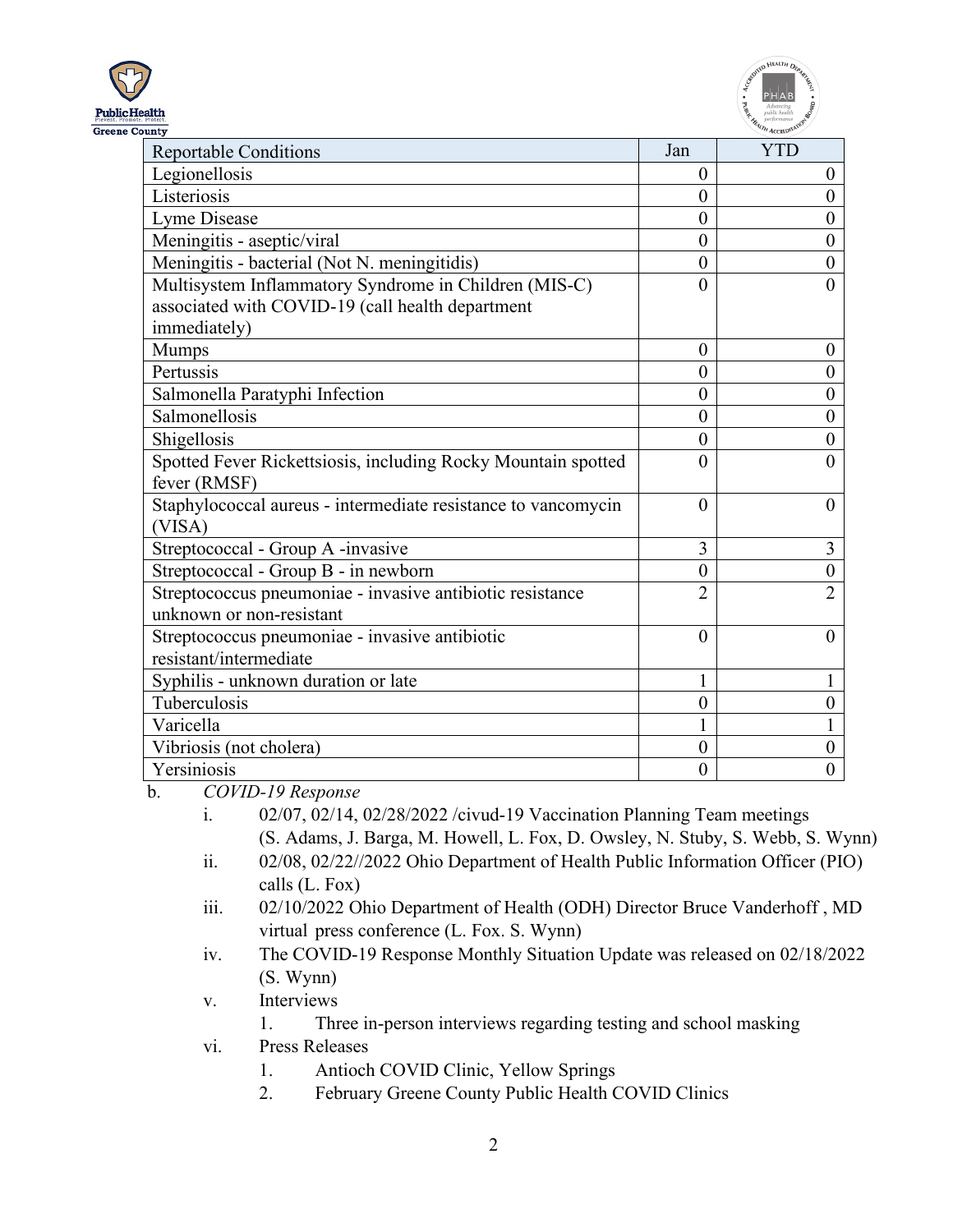



#### 3. **Environmental Health**

- a. *Food Establishment/Food Service*
	- i. The General Services team is working to complete all food inspections before the end of the license year, which is 02/28/2022. C. DeBrosse is processing food license renewal applications and mailing out the 2022 food licenses.
	- ii. The health district will conduct our next ServSafe Manager Certification training class on 03/14 and 03/21/2022. Due to COVID, we have reduced our food training schedule to only three ServSafe classes for 2022 and will only be conducting Person In Charge Certification training at food operations upon request.
	- iii. On 02/11/2022, S. Collins, T. Myers, and R. Schairbaum met with representatives from Greene County Sanitary Engineering to discuss their grease interceptor program in food operations. The meeting objective was to see how our agencies can collaborate to educate food operators as well as addressing those facilities where issues are occurring/on-going.
- b. *Body Art*
	- i. C. Propes, and R. Schairbaum are working with a body art establishment that has not renewed its body art license. License renewals were due by 12/31/2021, and delinquency letters were mailed/emailed/delivered putting those establishments on notice that they had until 02/01/2022 to renew.
- c. *Sewage* 
	- i. Special Services continues to invest in innovative technologies to enhance inspection capabilities. A second aerial drone for surveying sewage installations and mosquito problem areas has been purchased. Additionally, Special Services expects to share access with Plumbing for a new crawler robot to help with difficult housing or nuisance inspections.
	- ii. The team is working through all the new 2022 registrations for sewage system installers, service providers, and septage haulers to ensure that all the contractors working in the sewage program are property registered for this year. The registration process is a joint venture between the health district and ODH.
- d. *Solid Waste*
	- i. The 2022 Solid Waste license was issued for the Waste Management Transfer Station. Last month, the Xenia Construction and Demolition Debris landfill was licensed.
- e. *Water*
	- i. The team is working with all the local water haulers to ensure that each water hauler is registered and inspected for 2022. The water haulers supply potable water to homes and businesses that do not have sufficient well water and must rely on water storage tanks for their water supply. The health district expects to license at least four water haulers this year. The list of approved water haulers in Greene County is sent to ODH annually for addition to the statewide list of water haulers for emergency planning use.

## 4**. Maternal Child Health**

- a*. Early Intervention (EI)*
	- i. Referrals have recovered, and the program is currently servicing about 30 more children than this time last year.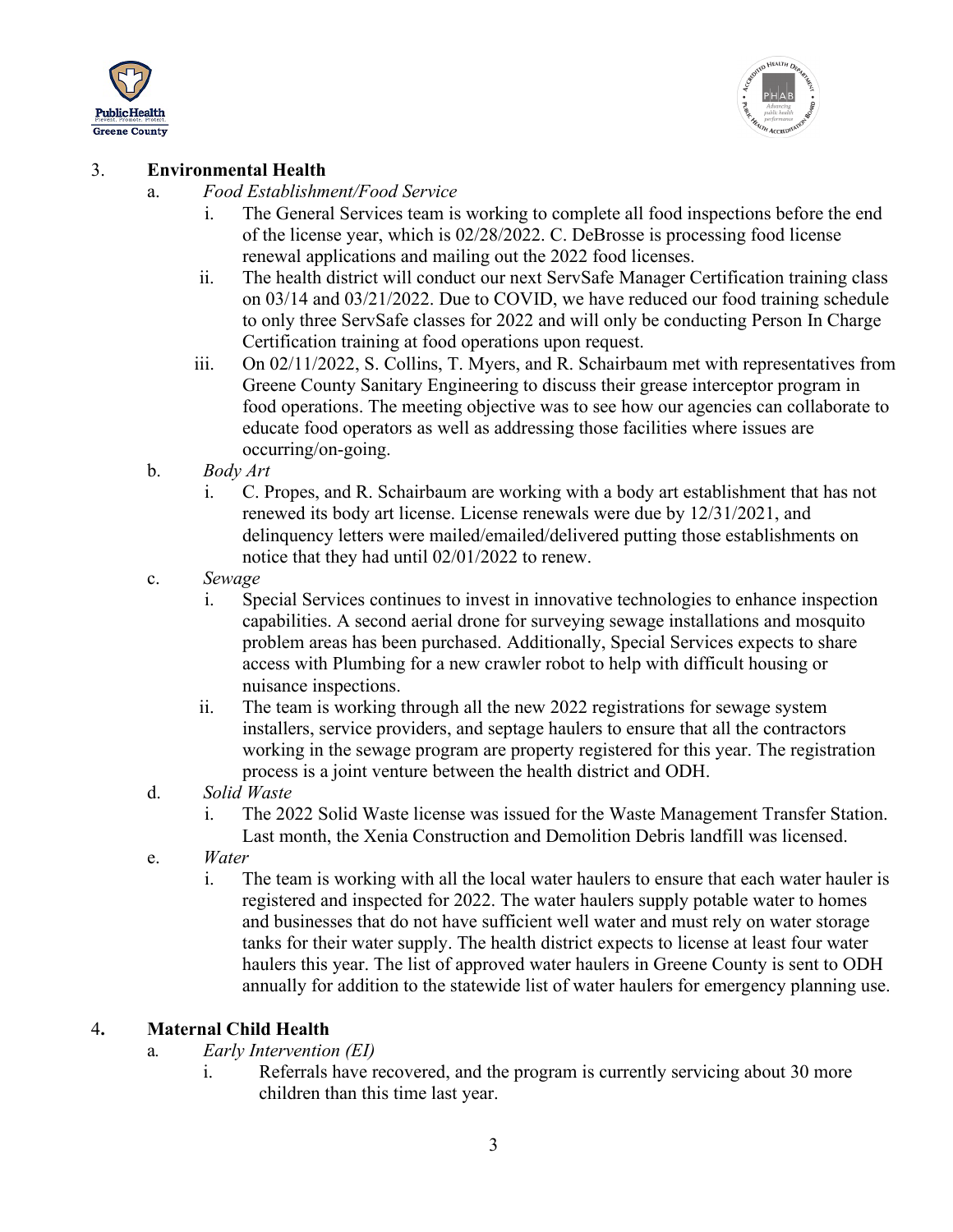



# b. *Early Childhood Home Visiting*

- i. Healthy Families America program continues at capacity of 55 families.
- ii. The implementation of the Nurse Family Partnership continues.
- c. *Baby Me and Tobacco Free*
	- i. Eight mothers are currently enrolled in the program.
- d. *Women Infants and Children (WIC)*
	- i. The team reached out to WIC participants impacted by the recent recall of Similac, Alimentum, and EleCare formulas to arrange for formula exchange and provide guidance.

## 5. **Public Information**

- a. *Social Media*
	- i. American Heart month
	- ii. Black History month
	- iii. Super Bowl (Safe Communities)
	- iv. WICShopper app and tutorial video
- c. Fairs/Festivals
	- i. 02/01/2022 Wright State University Nutter Center Mass COVID-19 Testing event with Public Health - Dayton and Montgomery County
	- ii. 02/02/2022 Celebrate Recovery Anniversary Celebration, Be Hope Church, Beavercreek, Narcan Distribution/Health Education
	- ii. 02/22/2022 FISH Food Pantry, Fairborn, Narcan Distribution/Health Education

## 6. **Approved External Meetings and Presentations**

- a. 02/02, 02/16, 02/23/2022 Greater Dayton Area Hospital Association weekly updates (S. Wynn)
- b. 02/02/2022 Mumbai Committee meeting (K. Caudill)
- c. Early Intervention Administrators meeting with Four Oaks (P. Hamer)
- d. 02/04/2022 Ohio Injury Prevention Partnership and Ohio Overdose Prevention Network meeting (M. Kingsley)
- e. 02/02, 02/09, 02/16, 02/23/2022 ODH weekly calls (J. Barga, D. Owsley, S. Webb, S. Wynn)
- f. 02/07, 02/14, 02/28/2022 CDC All State, Tribal, Local and Territorial Update call (S. Wynn)
- g. 02/07/2022 Reflective Supervision with Educational Service Center Infant Mental Health team and Four Oaks Administration (P. Hamer)
- h. 02/08, 02/23/2022 Children/Youth Mental Health Collaborative Planning (L. Fox, P. Hamer, S. Wynn)
- i. 02/08/, 02/15, 02/22/2022 Xenia Rotary (L. Fox)
- j 02/09, 02/23/2022 ODH Biweekly Community HELP Committee meeting: Health Equity (J. Drew, S. Wynn)
- k. 02/10/2022 Regional COVID Lab call (K. Caudill)
- l. 02/10/2022 West Central Ohio Exercise Planning meeting (K. Caudill)
- m. 02/11/2022 Safe Communities Super Bowl Press Conference at Ohio State Highway Patrol 29 (J. Drew)